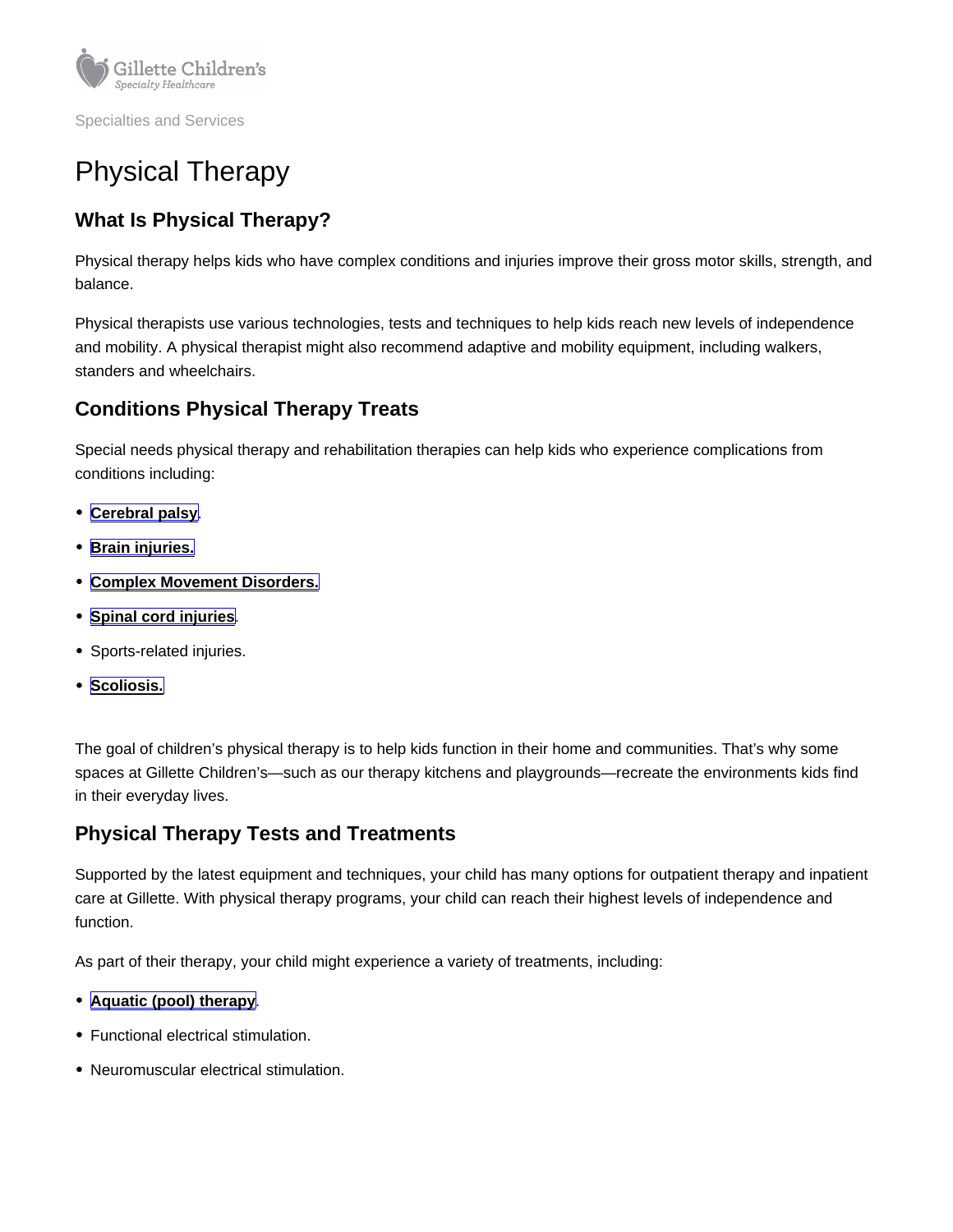- [Pelvic floor biofeedback.](https://www.gillettechildrens.org/conditions-care/pelvic-floor-biofeedback)
- [Physical therapy for scoliosis.](https://www.gillettechildrens.org/conditions-care/physical-therapy-for-scoliosis)
- Return-to-activity training for **[concussion and related neurotrauma](https://www.gillettechildrens.org/conditions-care/concussion-and-related-neurotrauma)**
- [Robotic-assisted locomotor training](https://www.gillettechildrens.org/conditions-care/robotic-assisted-locomotor-training-lokomat)

Your child might also receive a [spasticity evaluation](https://www.gillettechildrens.org/conditions-care/spasticity-evaluation) or [seating and mobility equipment](https://www.gillettechildrens.org/conditions-care/seating-and-mobility-equipment) assessment from one of our specialists. We use the information from these tests to develop a custom treatment program that meets your child's unique needs.

#### Integrated Care

Many children who have complex conditions and disabilities can improve their independence and motor skills with the help of pediatric physical therapy. As one of the nation's top providers of pediatric inpatient and outpatient rehabilitation therapies, Gillette teaches kids to navigate their everyday world with confidence.

Your child will work with a team of nationally recognized specialists who understand the challenges of kids who have conditions and injuries such as [cerebral palsy](https://www.gillettechildrens.org/conditions-care/cerebral-palsy) , [birth brachial plexus injuries](https://www.gillettechildrens.org/conditions-care/brachial-plexus-birth-injury) , and [concussion](https://www.gillettechildrens.org/conditions-care/concussion-and-related-neurotrauma) . Gillette offers the Twin Cities' only pediatric comprehensive [inpatient rehabilitation program](https://www.gillettechildrens.org/conditions-care/comprehensive-inpatient-rehabilitation) certified by the Commission on the Accreditation of Rehabilitation Facilities (CARF). Gillette is one of eight U.S. pediatric inpatient rehabilitation facilities to have CARF accreditation for both its pediatric specialty and pediatric brain injury programs.

Find out how physical therapy at Gillette can help your child to succeed.

As part of their treatment at Gillette, your child might receive care from providers across our many specialties and services, including:

- [Orthotics, Prosthetics and Seating](https://www.gillettechildrens.org/conditions-care/orthotics-prosthetics-and-seating)
- [Audiology](https://www.gillettechildrens.org/conditions-care/audiology) .
- [Craniofacial and plastic surgery](https://www.gillettechildrens.org/conditions-care/craniofacial-and-plastic-surgery)
- [Inpatient care \(hospital units\)](https://www.gillettechildrens.org/your-visit/during-your-visit-or-hospital-stay/our-hospital-units) .
- [Neurology](https://www.gillettechildrens.org/conditions-care/neurology).
- [Neuropsychology.](https://www.gillettechildrens.org/conditions-care/neuropsychology)
- [Nutrition and feeding](https://www.gillettechildrens.org/conditions-care/nutrition-and-feeding).
- [Orthopedics](https://www.gillettechildrens.org/conditions-care/orthopedics) .
- [Physical therapy](https://www.gillettechildrens.org/conditions-care/physical-therapy) .
- [Psychology.](https://www.gillettechildrens.org/conditions-care/psychology)
- [Radiology and imaging](https://www.gillettechildrens.org/conditions-care/radiology-and-imaging) .